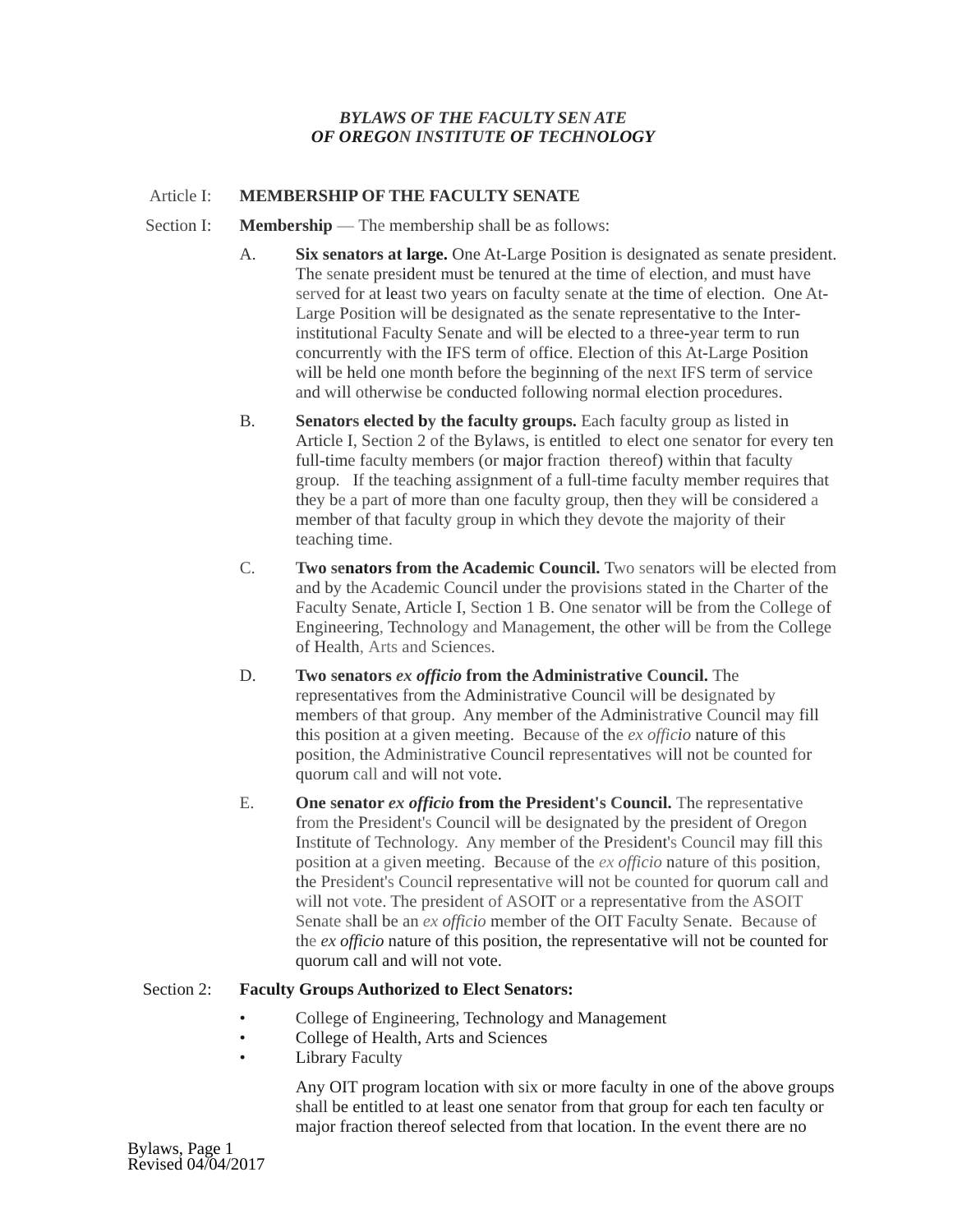faculty willing or able to fill positions from a particular location, those positions will be filled by faculty elected from another location. All senators, although elected under a specific faculty group, are chosen to afford a special means of communication of ideas throughout the OIT community. All senators will act as prescribed in the Charter of the Faculty Senate, Article I, Section 5.

# Article II: **NOMINATION AND ELECTION PROCEDURES**

### Section 1: **Selection and Election of Senators:**

- A. During the week of the first Monday in February, the Elections Committee shall conduct an election for senate president, by secret ballot. Two weeks or more prior to the first Monday in May, the Elections Committee shall conduct an election of senators, by secret ballot, for those positions for which there is a pending vacancy. Prior to calling for elections, the chair of the Elections Committee shall secure a certified list of faculty who, as of February 1 for the presidential election or April 1 for election of senators, are qualified voters according to Article I, Section 1, of the Charter.
- B. Prior to the first Monday in February, the Elections Committee will notify faculty if there is a pending vacancy in the Faculty Senate President position, and shall call for nominations. Prior to the Monday of the week prior to the first Monday in May, the Elections Committee will notify faculty of any pending vacancies in other Senate positions, and shall call for nominations.
- C. Any qualified voter may file a nomination with the Elections Committee, which shall then determine the eligibility of the nominees as defined by the Charter and the Bylaws. Nominees are candidates for all of those positions for which there is a pending vacancy in their own group or, if nominated for senator at large, are candidates for all open senator at large positions. Persons who are nominated for both faculty group positions and senator at-large positions shall choose which position to stand for. Such nominees must notify the Elections Committee of their choice by noon on Friday prior to elections week. Otherwise the determination of positions shall be made by the Elections Committee. Nominees will provide a statement of 200-500 words describing their qualifications for office and their policy goals by noon on Friday prior to elections week.
- D. Elections shall be by mail and /or secure electronic ballot. Nominee statements by each candidate will be distributed with the ballot. The position of the names of nominees on the ballots shall be determined by lot. Each voter may vote for as many nominees as there are pending open positions.
- E. At least three members of the Election Committee shall validate the election results and deliver them to the president of the Senate. Members of the Elections Committee who are candidates for election are not eligible to participate in election validation. Ballots with more names chosen than there are open positions shall be declared void.
- F. The nominee(s) receiving the most votes by group and location, as noted above, are elected. In case of a tie vote for the last available position(s), the winner(s) shall be determined by a runoff election between the tied candidates. In the case of a senate president election, if no candidate receives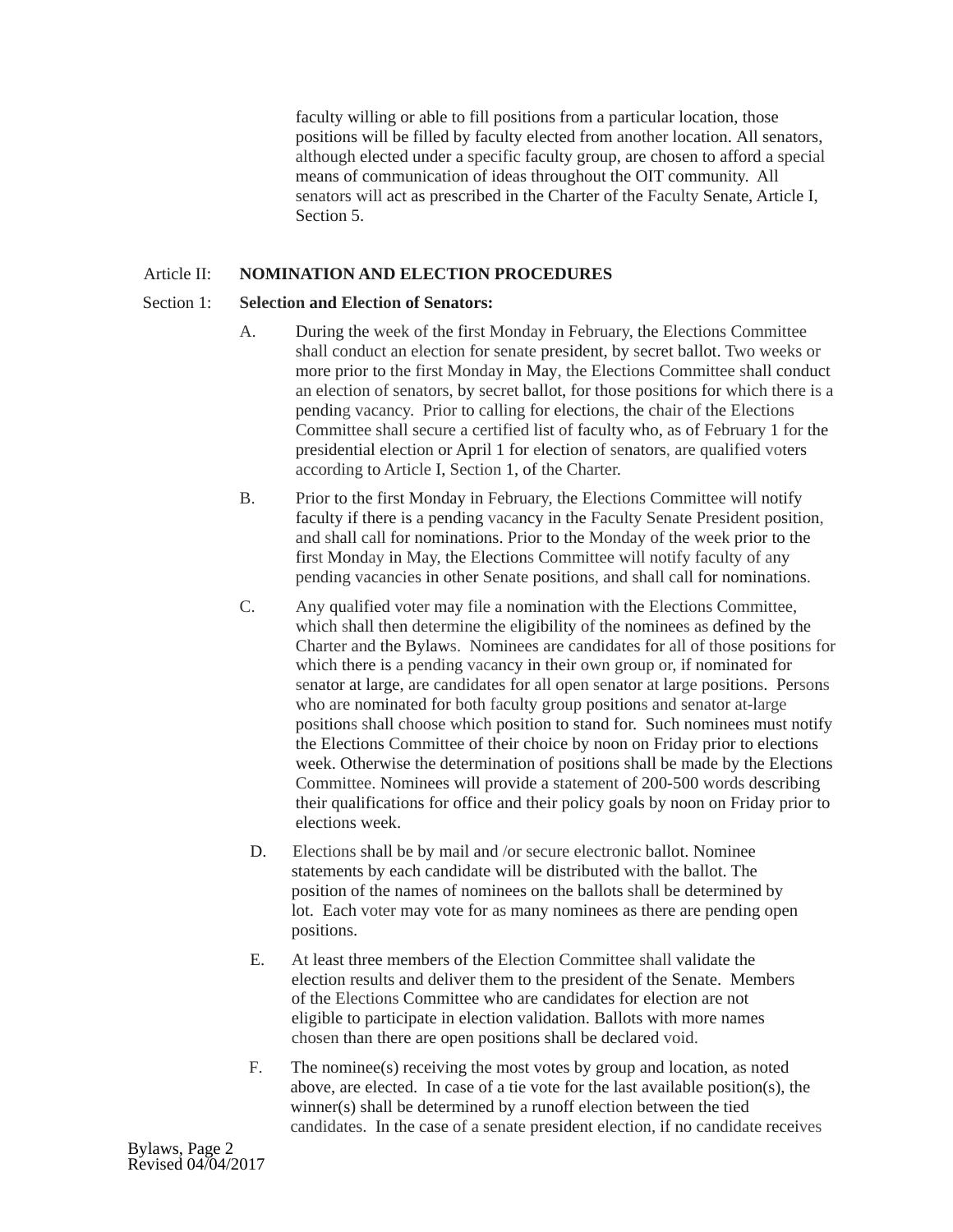a majority, the winner shall be determined by a runoff election between the two candidates who received the most votes. The runoff shall be conducted during the week following the general election and shall be conducted in accordance with the procedures outlined for the general election.

- G. The president of the Faculty Senate shall notify the faculty of the results of all elections.
- H. The president of the Faculty Senate shall call for an organizational meeting of the new Senate immediately following the last scheduled meeting of spring term. The first order of business after the call to order shall be the seating of the newly elected senators.

## Section 2: **Attendance and Participation:**

- A. All meetings of the Senate shall be open to all members of the electorate. Visitors shall participate in discussion only upon invitation by the president of the Senate.
- B. The Senate may resolve itself into executive session (senators or their alternates only) upon a two-thirds vote. All votes on such matters as discussed in executive session shall be taken in open meetings.
- C. Regular attendance at meetings of the Senate is expected of all members or their alternates. If a Senate position is unattended at three regular Senate meetings during the academic year, that position shall be declared vacant and open.
- D. Alternates will be selected and will attend senate meetings according to the following procedure:
	- 1. Each senator other than the senate president will designate an alternate from his or her elective group, subject to confirmation by the senate president. If a senator is unable to complete the term of office, then the alternate will automatically be designated as senator, who will in tum appoint an alternate, subject to confirmation by the senate president. Alternates will serve as senators until the next regular election. If the senate president is unable to complete their term of office, the vice-president will serve until a special election is held to elect a replacement. A special election must be held within one month of the vice-president assuming the duties of president.
	- 2. The alternate shall have full voting privileges in the absence of the duly elected senator.
	- 3. At no time shall an alternate serve as an alternate for more than one senator.

# Section 3: **Selection and Election of Senate Officers:**

- A. The election of Senate Officers other than senate president will be held at the organizational meeting of the new Senate immediately after the seating of the newly elected senators.
- B. The Executive Committee shall serve in the capacity of a nominating committee for offices of the Senate. In selecting candidates for office, the Executive Committee will consider the diverse interests of faculty, including geographical location, and strive to reflect that diversity in their nominations.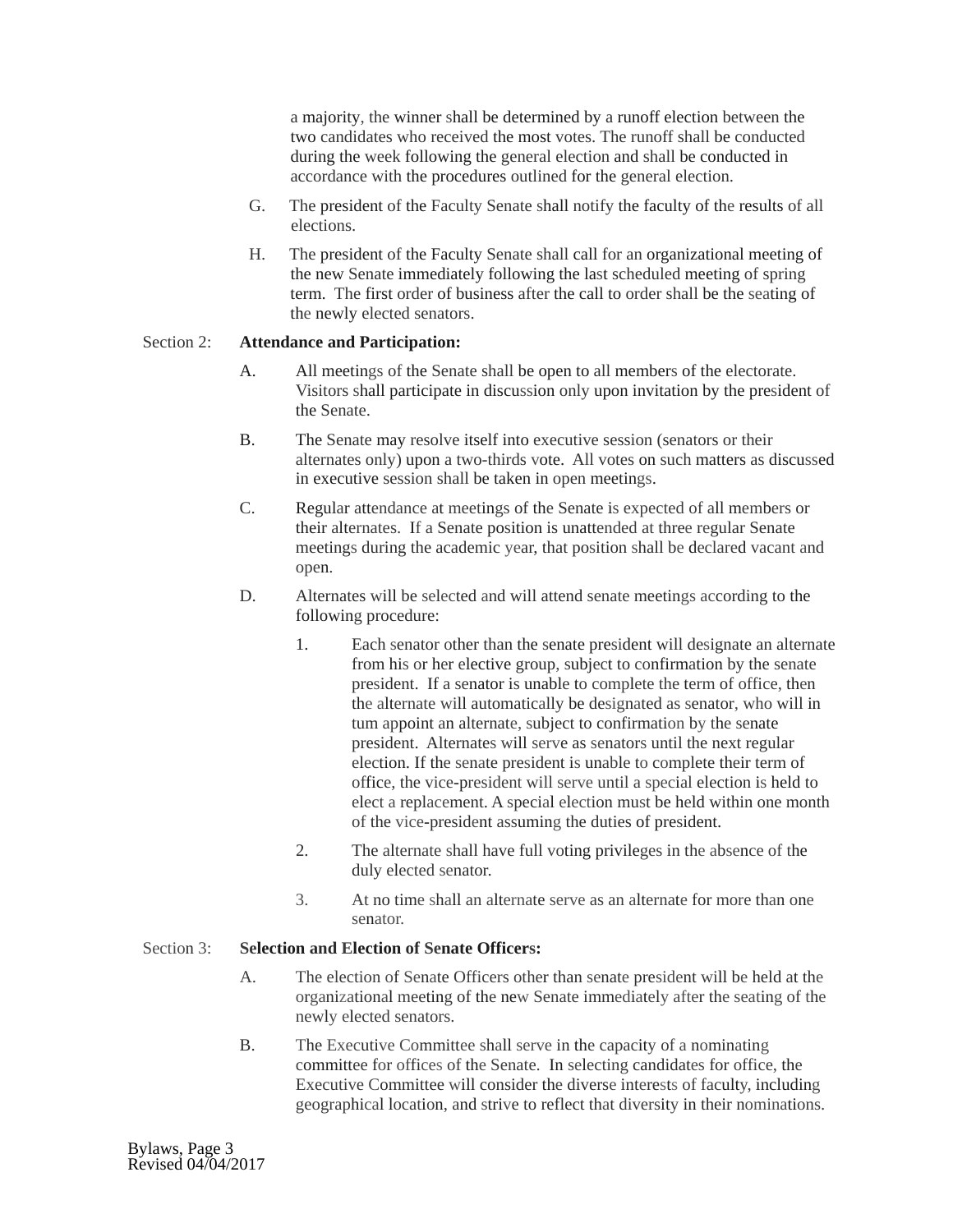Opportunity shall be given for nominations from the floor during the last two meetings of the year.

- C. Voting shall be by secret ballot by all members of the Senate. In selecting candidates for office, Senators will consider the diverse interests of faculty, including geographical location, and strive to reflect that diversity in their voting. The incumbent secretary shall prepare the ballots and shall count and tally all the ballots with the aid of two other senators who are not candidates for office. Election shall be by majority vote.
- D. The elected officers shall begin their terms immediately upon being apprised of the results of the elections.
- E. Senators may not be officers unless they have served one academic year on the Senate. Service as an alternate senator is not included.

### Section 4: **Terms of Office:**

- A. The terms of officers and all senators shall begin at the organizational meeting.
- B. Senate officers may serve any number of consecutive terms provided they are nominated annually and are elected to that office by the senate.

### Article III: **OFFICERS AND THEIR DUTIES**

- Section 1: **Duties of the President of the Senate** The president of the Senate shall:
	- A. Preside at all meetings of the Faculty Senate.
	- B. Be responsible for publishing the agenda of the meetings of the Senate.
	- C. Call regular or special meetings of the Senate.
	- D. Appoint, with the approval of the Senate, all standing committees of the Senate.
	- E. Perform such other duties as are specified in the Chatter and Bylaws, or as may evolve through actions of the Senate.
- Section 2: **Duties of the Vice President** The vice president shall:
	- A. Serve as assistant to the president in all duties of the president; in the absence of the president, preside at the meetings and at that time assume all responsibilities of the office.
	- B. Serve as chairman of the elections Committee.
- Section 3: **Duties of the Secretary** The secretary shall:
	- A. Cause to be recorded, collected, preserved, and duplicated the minutes of all meetings of the Faculty, the Faculty Senate and the Executive Committee.
	- B. Cause distribution of the minutes of Faculty and Faculty Senate meetings to the electorate.
	- C. Maintain the valid list of membership of the Faculty Senate, and duly authorized alternates, at each meeting.
	- D. Maintain an accurate listing of the electorate.
	- E. Perform such other duties as may be assigned by the president.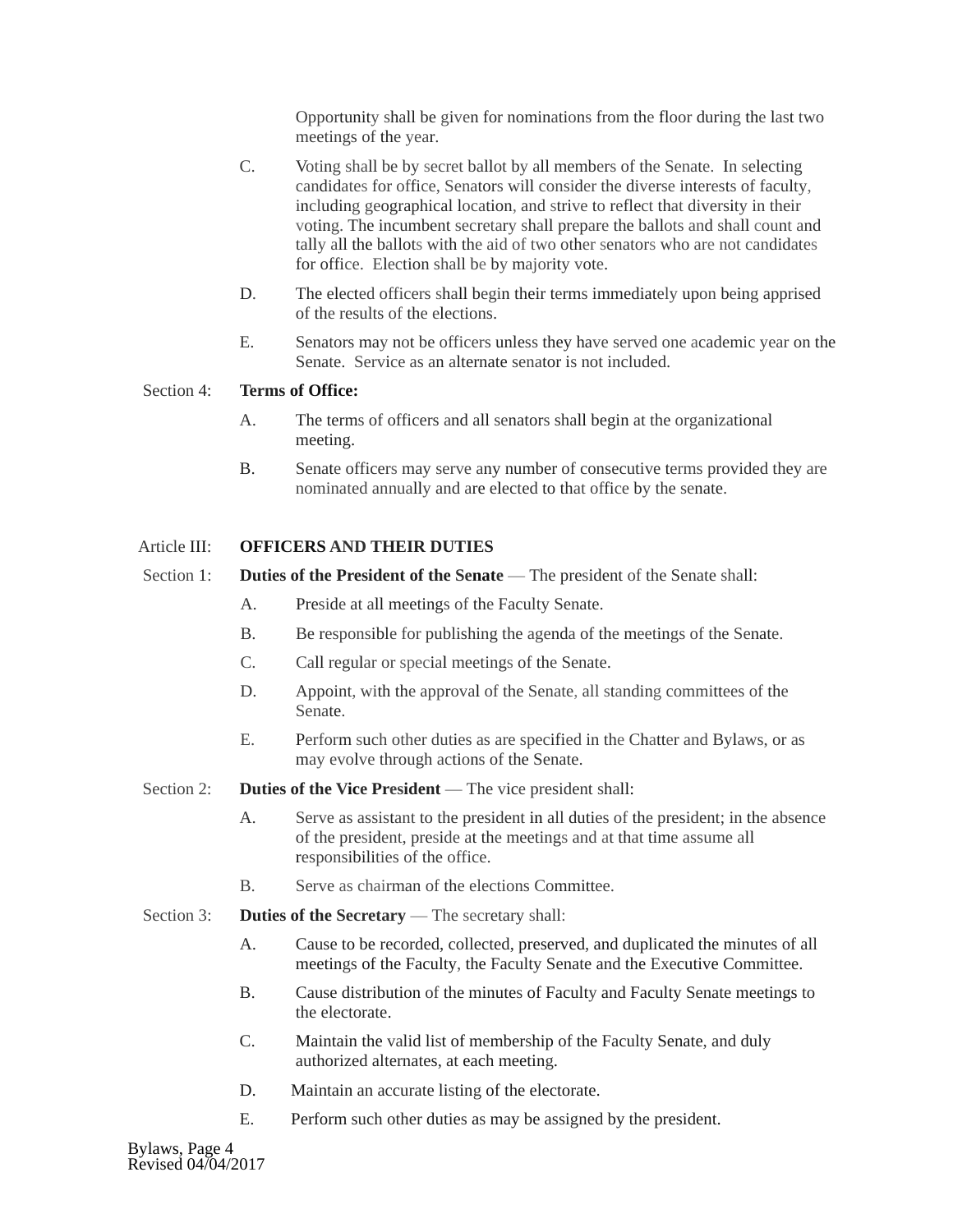# Article IV: **EXECUTIVE COMMITTEE**

# Section 1: **Membership:**

- A. The membership of the Executive Committee of the Faculty Senate shall consist of the officers of the Senate and two members elected from the Senate.
- B. Election shall be in the same manner and at the same time as the election of officers of the Senate. In selecting candidates for office, Senators will consider the diverse interests of faculty, including geographical location, and strive to reflect that diversity in their voting.
- C. The terms of office will be one year, other than senate president, which will be two years.
- D. A simple majority shall constitute a quorum.
- Section 2: **Duties** The duties of the Executive Committee shall consist of:
	- A. Supervising the affairs of the Faculty Senate between regular meeting dates.
	- B. Serving as an advisory body to the president at such times as the president requests, when the nature of a situation calls for urgent consideration of faculty viewpoint, and during the absence of the Faculty at vacation periods.
	- C. Determining the agenda of regular meetings of the Faculty Senate by meeting with the president, or in some manner acceptable to the majority of the group, at least one week in advance of a Senate meeting.
	- D. Reviewing a petition in accordance with Article IV, Section 1, of the Charter, advising the Senate of its actions by report, and placing it on the agenda.
	- E. Performing such other duties as are specified in these Bylaws, or as may be assigned to it by the Senate.
	- F. The Faculty Senate shall have the right to review and approve or rescind any action of the Faculty Senate Executive Committee.

#### Article V: **MEETINGS OF THE FACULTY SENATE**

#### Section 1: **Regular meetings, as authorized in the Senate Charter, shall be:**

- A. Held on the first Tuesday of each month during the academic year subject to the provisions in Article II, Section 5, of the Charter.
- B. Supplemented by special meetings, as hereinafter provided.
- C. Conducted in accordance with the published agenda. Deviations from the published agenda shall be made according to the Charter, Article III, Section 1.

### Section 2: **Special meetings of the Faculty Senate shall be:**

- A. Additional meetings and called special meetings.
- B. Additional meetings as may be agreed upon and the date, time, and purpose established by assent of a regular constituted quorum of the Faculty Senate.
- C. Called meetings which shall be convened by the president of the Senate when: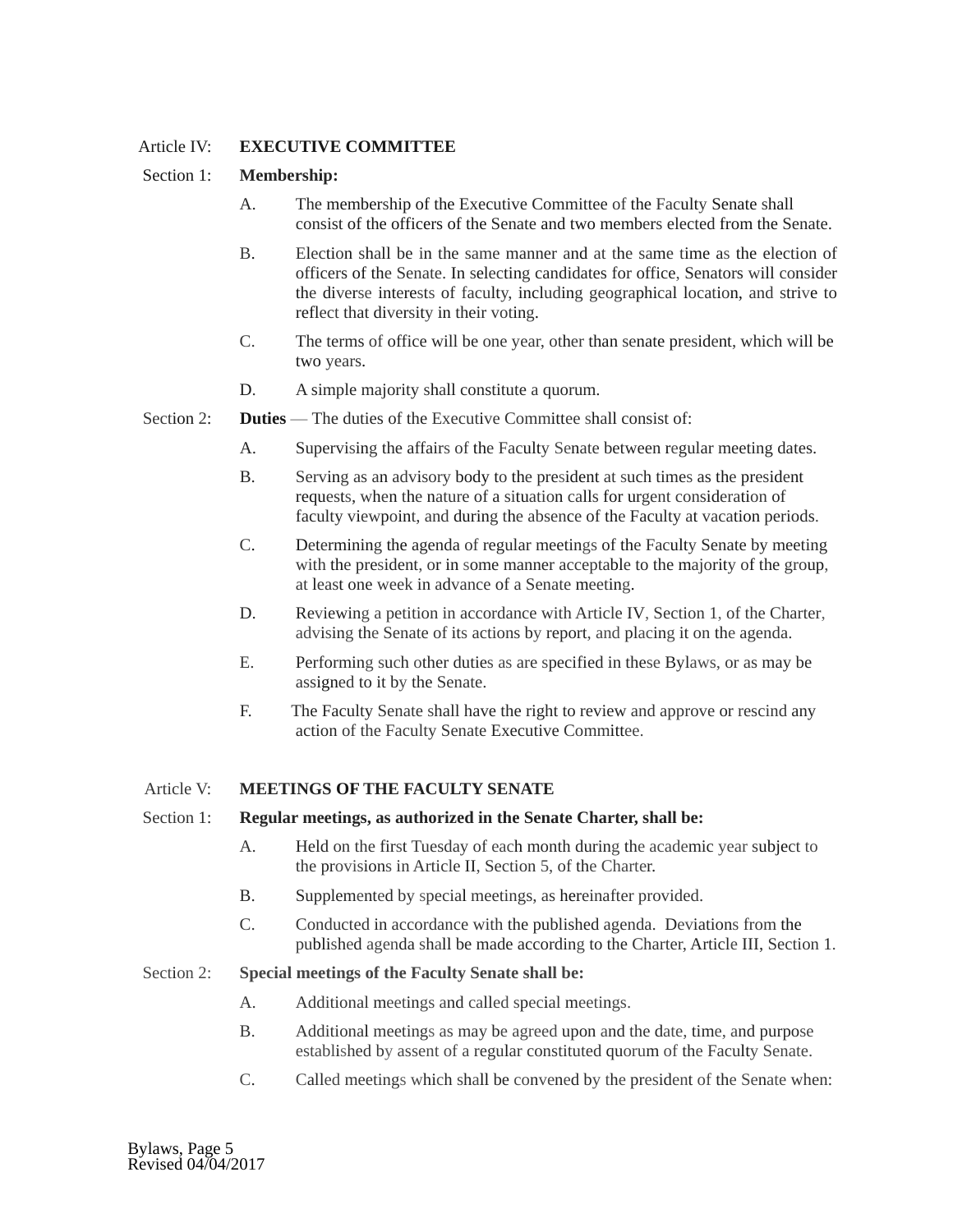- 1. A request stating the purpose of the meeting is submitted in writing signed by one-third of the Senate members or 20 percent of the entire faculty.
- 2. Deemed necessary by the president.
- D. Conducted with respect to the business for which the meeting was called. New or additional business not germane to the stated purpose of the meeting may not be introduced.

## Article VI: **ORDER OF BUSINESS AND RULES OF PROCEDURE**

# Section 1: **At regular meetings of the Senate, business shall be conducted as follows:**

- 1. Call to order.
- 2. Call of the roll.
- 3. Determination of a quorum
- 4. Approval of the minutes.
- 5. Reports of officers.
- 6. Report of the ASOIT Delegate
- 7. Reports of standing committees
- 8. Reports of special or ad hoc committees
- 9. Unfinished business
- 10. New business
- 11. Open floor period
- 12. Report of the Provost
- 13. Report of the President's Council Delegate
- 14. Report of the AOF representative
- 15. Report of the IFS representative
- 16. Report of the Fiscal Operations Advisory Council
- 17. Report of the Administrative Council Delegates
- 18. Adjournment

## Section 2: **At any special meeting of the Senate, business shall be conducted as follows:**

- A. Call to order
- B. Call of the roll
- C. Consideration of the stated business for which the meeting was called
- D. Adjournment
- Section 3: The rules contained in Robert's Rules of Order, Revised, shall govern the Senate in all cases for which they may be invoked by the president.
- Section 4: Participation in discussion at Senate meetings shall be of an informal forum nature except at those times when a specific motion is presented for action by the Senate,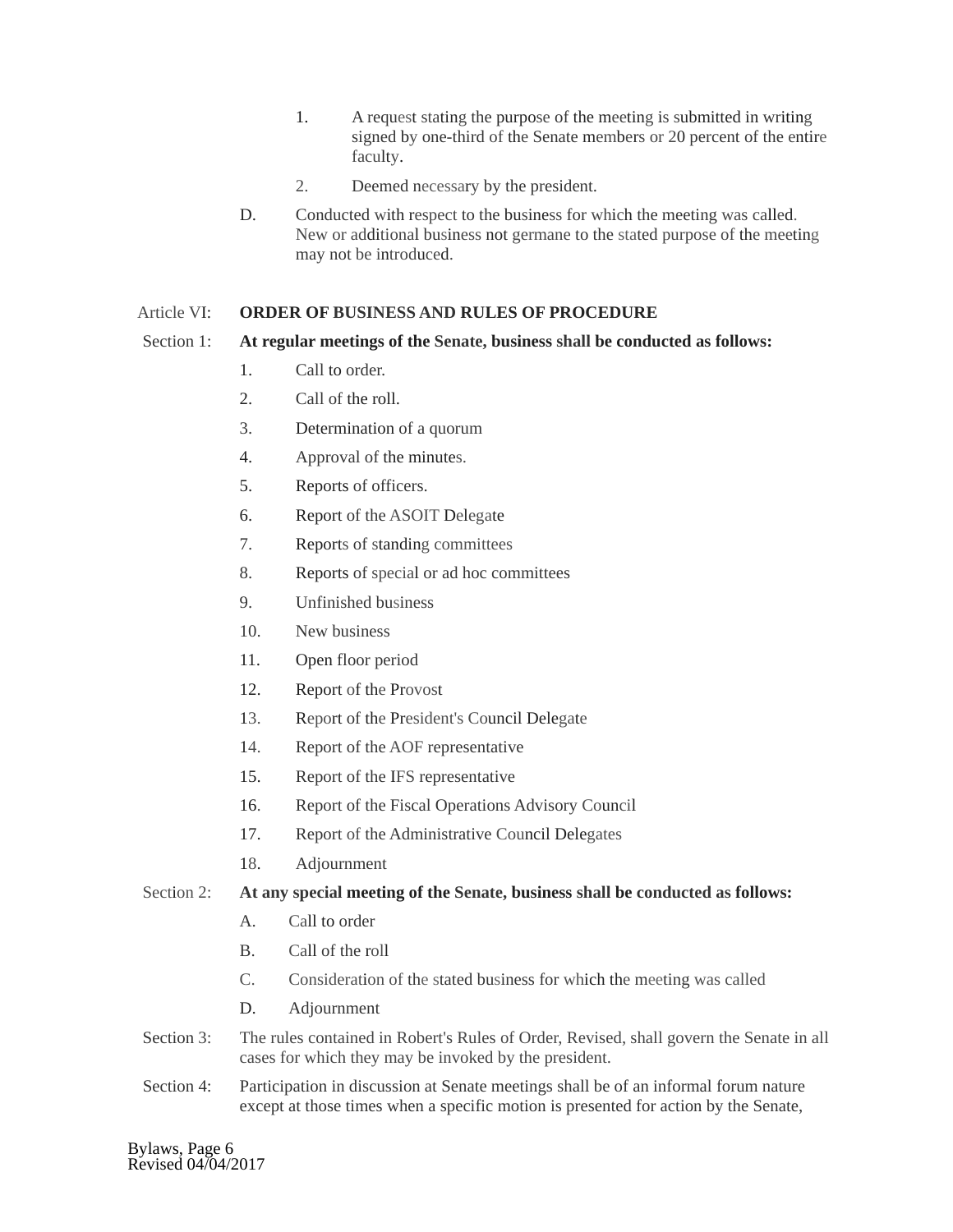wherein rules of procedure as herein described relative to motions and voting shall prevail.

Section 5: The president shall determine the method of vote in accordance with the Charter, Article II, Section 7, and the results will be recorded in the minutes in accordance with the Charter, Article III, Section 2. However, a roll call vote must be taken at the request of any senator.

#### Section 6: **Committee Charges and/or Actions:**

- A. To charge a standing committee of the Faculty Senate (Charter of Faculty Senate, Article II, Section 4) requires a majority vote of either the:
	- 1. Faculty Senate, or the
	- 2. Faculty Senate Executive Committee.
- B. In addition to the above (Article VI, Section 6A), matters may be brought to the standing committee's attention, but not necessarily for action, by:
	- 1. The president of the Faculty Senate.
	- 2. Any two (2) members of the standing committee.
- C. Standing committee meetings are called by:
	- 1. The chair of the committee. If the chair is absent, declines, or neglects to call a meeting, the committee can meet at the call of:
		- a. Any two (2) members of the committee providing notification is sent to all members of the committee.
		- b. Action in committee meetings can occur only when a quorum (majority) is present.

#### Article VII: **INTERINSTITUTIONAL FACULTY SENATE REPRESENTATION**

 Section 1: **Representatives** — Two full-time faculty will be elected to represent the Oregon Institute of Technology at the Interinstitutional Faculty Senate. One representative will be an Oregon Institute of Technology senator-at-large. The second representative is not required to be a member of the Oregon Institute of Technology Faculty Senate.

## Section 2: **Election**

- A. The two IFS representatives are to serve staggered terms of three years.
- B. The OIT senator-at-large will be elected as outlined in Article 1, Section 1, of these Bylaws. The Faculty Senate will conduct the election for the second representative. The election is to be held at least one month prior to the expiration of the current IFS term.
- C. Eligible faculty shall be tenured and otherwise as defined in Article 1, Section 1B, of the Charter of the Faculty Senate of Oregon Institute of Technology.
- D. Selection of alternates for the IFS senator or representative shall be in accordance with the eligibility noted above.